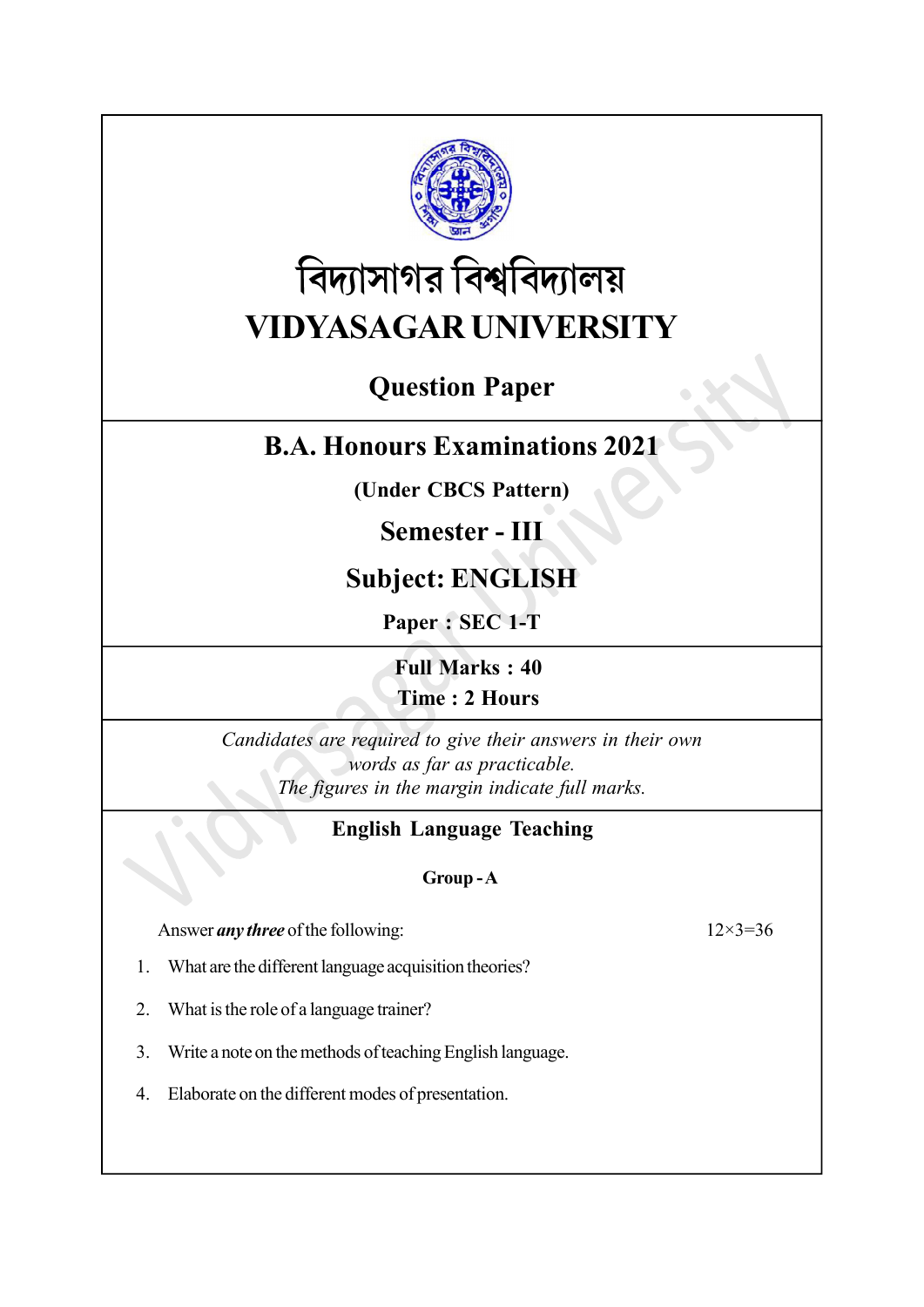- 5. Write an essay on the different types of language assessing skills.
- 6. Write a note on the use of technology in language teaching.

### Group - B

Answer *any two* of the following:  $2 \times 2 = 4$ 

- 1. Define experimental learning.
- 2. What is a curriculum?
- 3. What is Suggestopedia?
- 4. Briefly describe Second Language learning as a skill.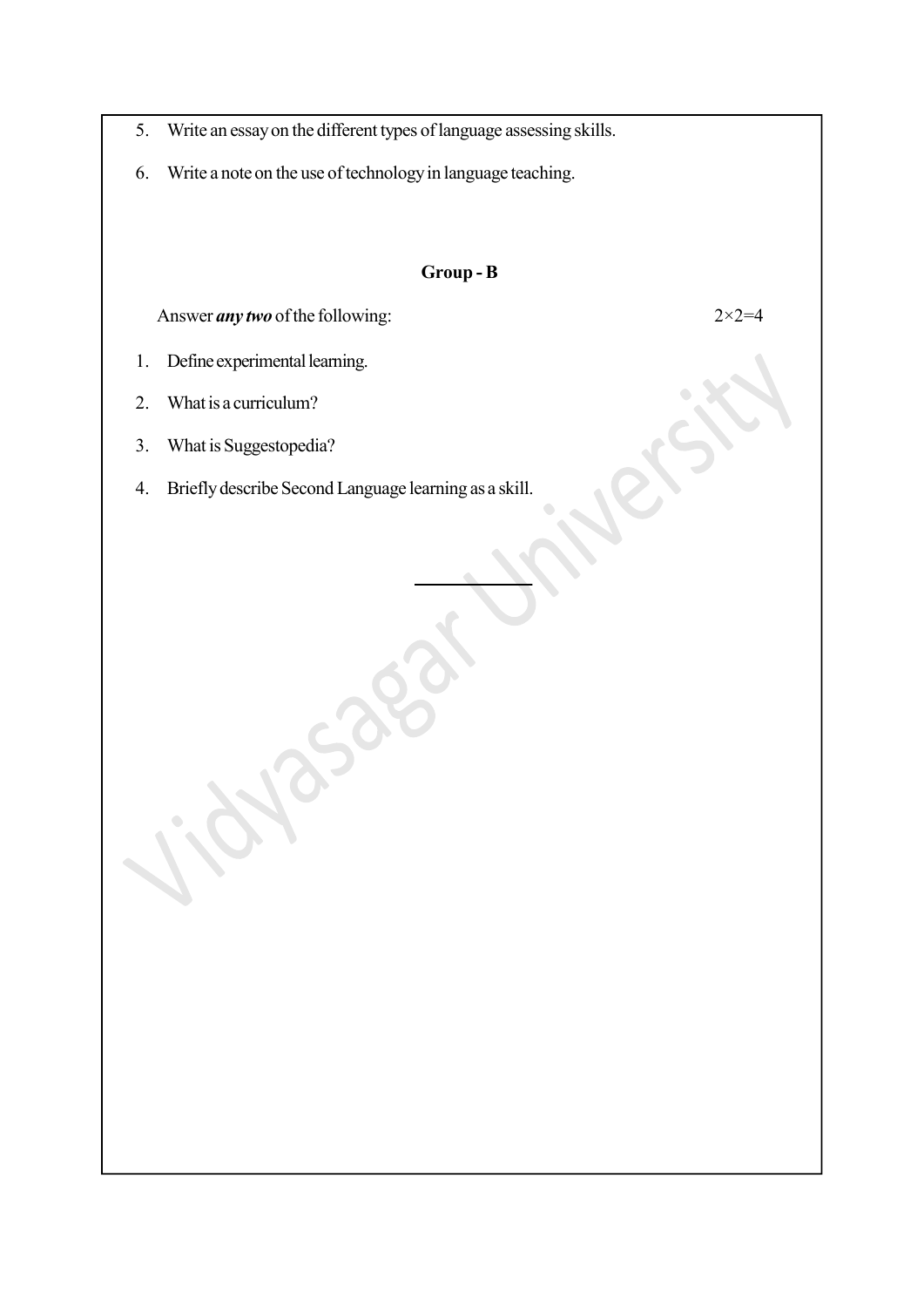# Or

## Soft Skills

## Group - A

Answer *any three* of the following:  $12 \times 3 = 36$ 

- 1. What are soft skills? Bring out their importance for the employees of different organizations.
- 2. Assess the importance of 'communication', 'coordination', 'cooperation' and 'interdependence' as the essentials of soft skills.
- 3. How will you define Teamwork in workplace? List the factors that destroy team spirit.
- 4. What is meant by leadership? What are the leadership skills and how can one develop those skills?
- 5. Elucidate the following concepts with examples:
	- (a) Adaptability
	- (b) Problem solving
- 6. Write an essay on any one of the following topics:
	- (a) Soft skills and employability
	- (b) Impact of the Pandemic on education

## Group - B

Answer *any two* of the following:  $2 \times 2 = 4$ 

- 1. What is Emotional Intelligence Quotient?
- 2. What is meant by Empathy?
- 3. What are the essentials of mentoring?
- 4. What is active listening?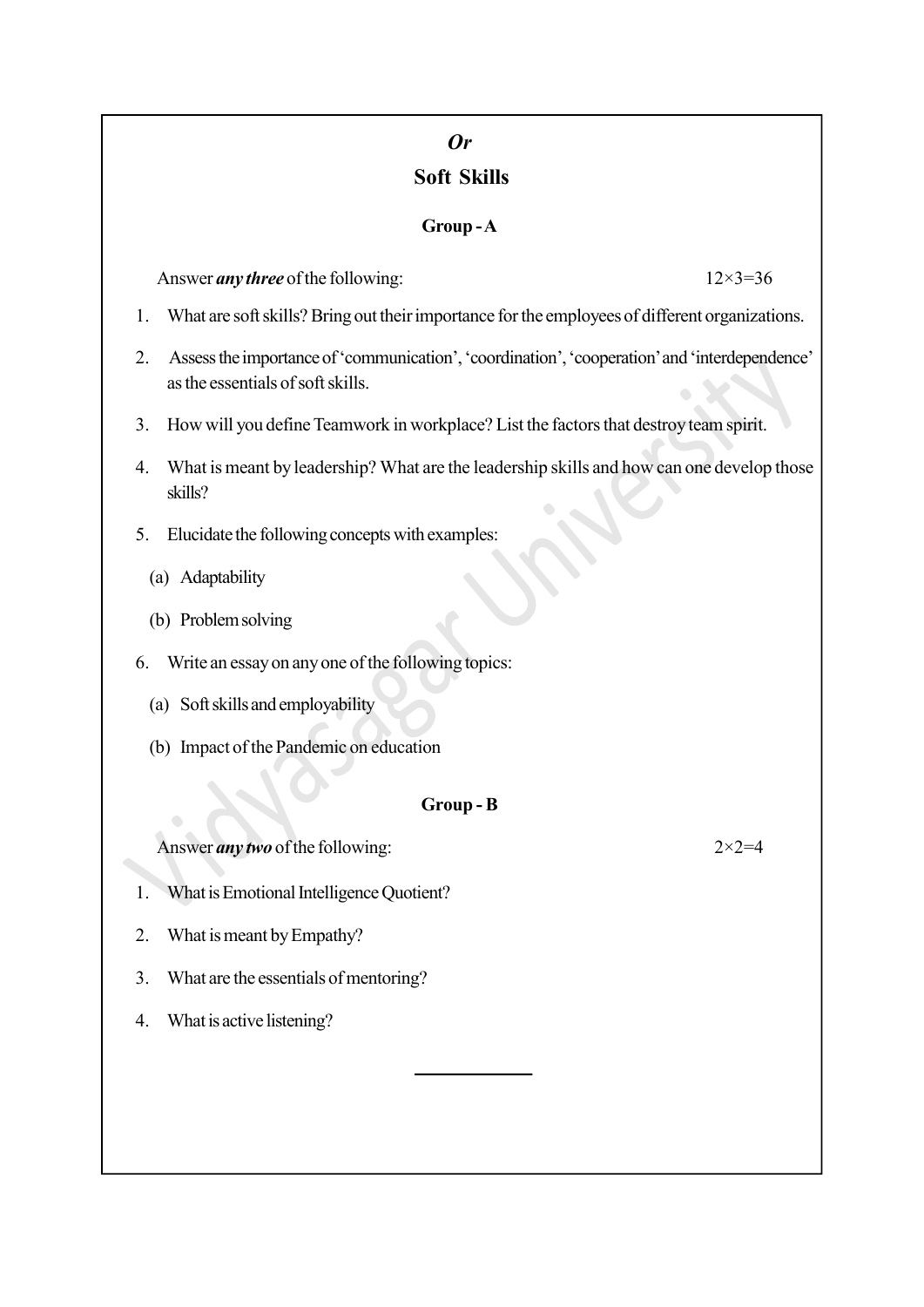## Or Translation Studies

#### Group - A

Answer *any three* of the following:  $12\times3=36$ 

- 1. Briefly introduce the concepts of 'Multilingualism' and 'Multiculturalism' and discuss the role of translation in restoring marginalized linguistic cultures in India.
- 2. What are the chief differences between literal translation and free translation? Define functional translation.
- 3. Define the following with examples:

i) Register ii) Style iii) Code Switching

- 4. Point out any two problems of translation and write how those problems can be overcome.
- 5. Write an essay on translation as linguistic bridge building.
- 6. Translate any one the following passages into English:

আমরা সকলে রাজনৈতিক নেতা হতে পারি না। অথবা লক্ষ লক্ষ মান্যকে পরিচালনা করতে পারি না। আমরা সকলে বীর নায়ক হতে পারি না এবং নির্যাতিতদের মুক্তির জন্য সংগ্রাম করতে পারি না। কিন্তু আমরা প্রত্যেকেই আমাদের চারপাশের সকলের জীবনকে সখী করতে পারি। আমরা আমাদের পীডিত প্রতিবেশীর সেবা করতে পারি, নিরক্ষরকে শিক্ষিত করতে পারি, হতভাগ্য ব্যক্তিকে একট আরাম দিতে পারি এবং আমাদের চারপাশের সবকিছুকে পরিচ্ছন্ন রাখতে পারি। আমরা সবাই সদয় এবং ধৈর্যশীল হতে পারি এবং মনের মধ্যে ভালোবাসা পোষণ করতে পারি। আমরা সত্যবাদী, বিনয়ী এবং বশংবদ হতে পারি। এগুলিই জীবনের সবচেয়ে বড় ব্যাপার, কারণ এগুলি ছাড়া পৃথিবী কখনোই সুখী হতে পারে না।

Or

हम सभी राजनीतकि नेता नहीं हो सकते। या लाखों लोगों को संभाल नहीं सकते। हम सभी हीरो नहीं बन सकते हैं और उत्पीड़ितों को मुक्ति के लिए लड़ सकते हैं। लेकिन हम सभी अपने आसपास के लोगों के जीवन को खुशहाल बना सकते हैं। हम अपने बीमार पड़ोसी की सेवा कर सकते हैं, अनपढ़ को शक्ति कर सकते हैं. दरभाग्यपरण व्यक्ति को थोडा आराम दे सकते हैं और अपने आस-पास की हर चीज को साफ रख सकते हैं। हम सभी दयालु और धैर्यवान हो सकते हैं और हमारे दिलों में प्यार हो सकता है। हम सच्चे हैं, वनिम्न हैं।